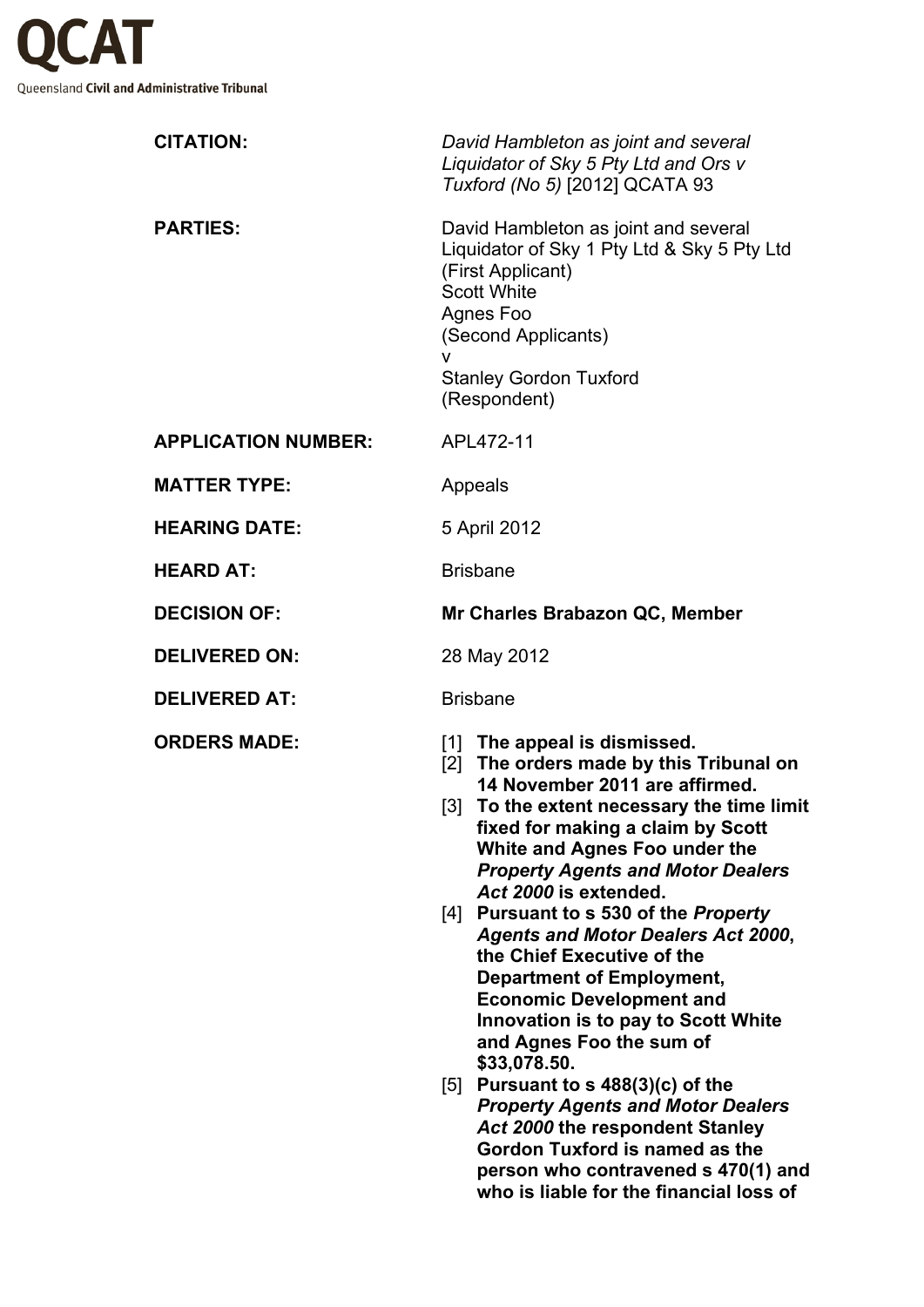**Scott White and Agnes Foo.**

[6] **Upon payment of the sum of \$33,078.50 from the Claim Fund to Scott White and Agnes Foo, the respondent Stanley Gordon Tuxford is liable to reimburse the Claim Fund by paying that sum to the Chief Executive of Employment, Economic Development and Innovation.**

**CATCHWORDS:** PROPERTY AGENTS AND MOTOR DEALERS – Claim against the fund by liquidator – whether event caused financial loss – who suffered loss – payment of dividend

> *Property Agents and Motor Dealers Act 2000*, ss 469, 470, 476, 488, 530, 574 *Queensland Civil and Administrative Tribunal Act 2009*, ss 42, 61

## **APPEARANCES and REPRESENTATION (if any):**

**APPLICANT:** Mr Steele of counsel for the liquidator

## **REASONS FOR DECISION**

## **The issues**

- [1] There are two issues in this appeal. The company Sky 5 Pty Ltd is in liquidation. The liquidator is Mr David Hambleton. He cannot agree with the Chief Executive of the Department of Employment, Economic Development and Innovation (the Office of Fair Trading – OFT). Their dispute is about money – \$50,000.00. The Chief Executive will not hand that money over to Mr Hambleton. First, he says that the fund he controls is not liable to pay the money. Secondly, he says that any money has to go directly to creditors of Sky 5, in this case, Scott White and Agnes Foo ("the purchasers"). Who is right?
- [2] A short explanation of their different views is necessary. The details can be found in the judgment of this Tribunal dated 14 November 2011. There is not much dispute about the basic facts.
- [3] The directors of Sky 5, Mr Hutchinson and his daughter, wanted to make money. The idea was to sell blocks of land in the Waverly View Estate, owned by Land Equity Pty Ltd. Sky 5 was to act as the vendor, and obtain contracts with purchasers, in its own name. At settlement (called a "back to back" settlement) Sky 5 would use the purchasers' money to pay for the land, and keep as its profit the mark-up on Land Equity's wholesale price.
- [4] Originally, Sky 5's plans were probably genuine ones. But, by around 2006-2007, things went seriously wrong. Sky 5 appointed a real estate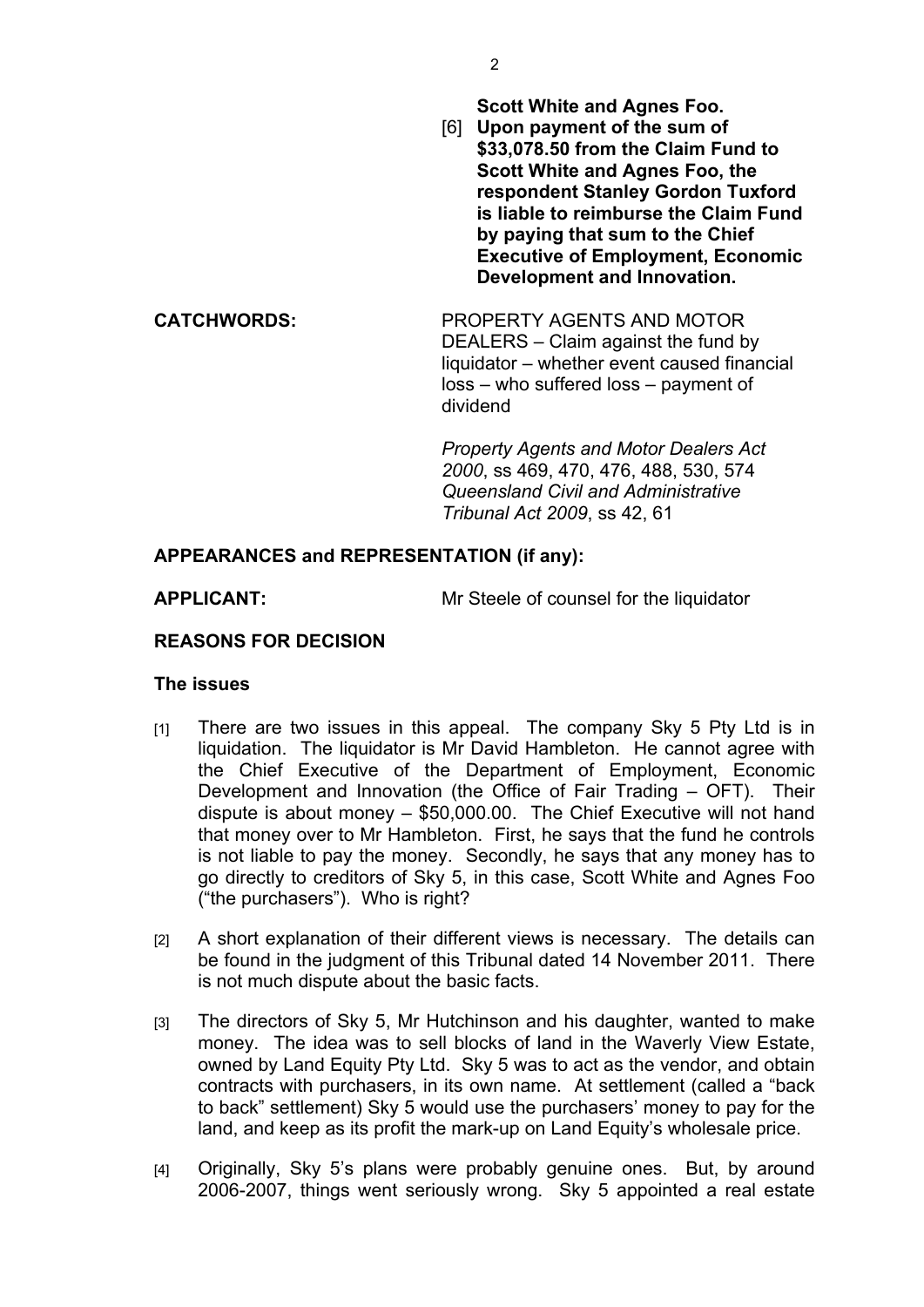agent, Mr Gordon Tuxford to sell lots in the estate. He knew that any deposits from purchasers had to go into a trust account until settlement. He made around twenty sales, including this one. He had no trust account. Sky 5 did not have a real estate corporation licence and did not maintain a trust account.

- [5] On 19 October 2007 the purchasers' cash was handed to Tuxford. The deposit has not been seen since. Tuxford acted as agent for Sky 5. They intended it to be a deposit for their purchase of lot 46 in the estate. Tuxford directed them to pay the money to Hutchinson, and he then gave them a written receipt but it was not a trust account receipt. The cash was not lodged in a trust account.
- $[6]$  Tuxford's conduct amounted to an "event" contrary to s  $470(1)(e)$ , of the *Property Agents and Motor Dealers Act 2000* (PAMDA). The purchasers' money was entrusted to Tuxford, and he failed to put it in a trust account.
- [7] Hutchinson was experienced in real estate matters. The facts strongly suggest that he and Tuxford acted together. The liquidator's conclusion is probably quite right, in a Sky 5 transaction – "I have no doubt but Hutchinson and Tuxford were working together to secure the benefit of the deposits … Sky 5 could not complete the purchase of the allotments from Land Equity Pty Ltd without the deposit funds ... I believe that the process was a sham arrangement conducted by Hutchinson and Tuxford."
- [8] The OFT appointed an inspector to investigate this claim, together with numerous other claims. With respect to this claim, he concluded, on 11 January 2011, that Tuxford had dealt improperly with the deposit.
- [9] The member's judgement says that there was insufficient evidence to find that Hutchinson was acting as a "relevant person", in relation to this sale. That finding seems to have been based on the OFT's submission, that Hutchinson was not "a relevant person". That conclusion, or assumption, may be doubted, and it is not considered further in these reasons.
- [10] Hutchinson and his daughter have disappeared. Tuxford has a solicitor, but nothing else.
- [11] Those unhappy events mean that the innocent parties were entitled to assistance from the fund maintained under PAMDA. They qualify because there is an "event" according to s 470 of the Act. This Tribunal may allow a claim when there is such an event – see s 488. There must be "financial loss because of the happening of the event." The event in this case was Tuxford's failure to put the deposits into a trust account.
- [12] The Chief Executive may refer claims to the Tribunal. That has happened. All the necessary legal and procedural requirements have been satisfied to put the resolution of claims by the innocent parties in the hands of this Tribunal.
- [13] It was submitted here, that the event was a failure to observe the requirements of s 11(d) of the *Land Sales Act 1984*. There are some difficulties with that. The section refers to, "the owner of land to which that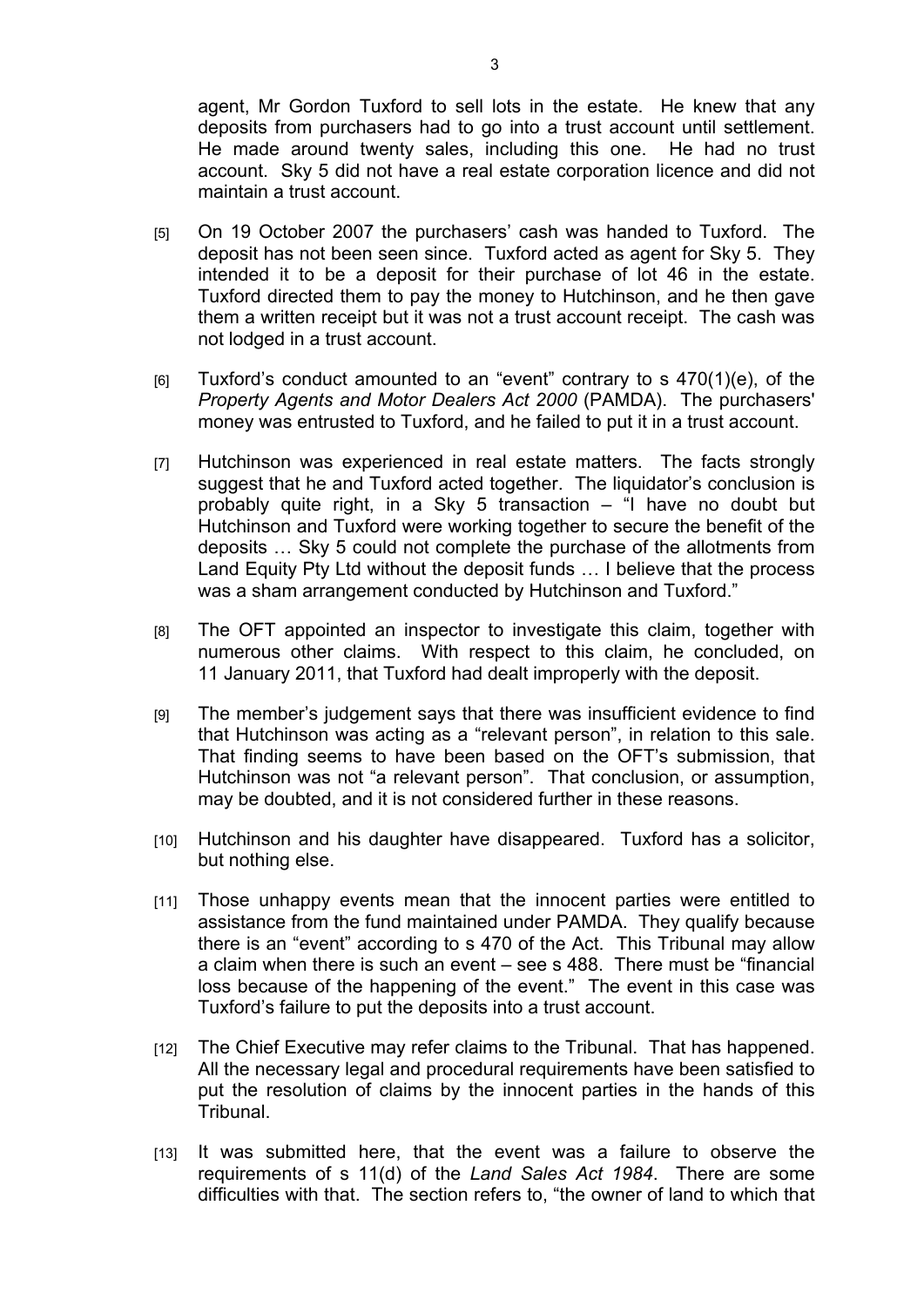act applies." Sky 1 did not own the land. The Act applies to a proposed subdivision of land.

- $[14]$  It is more appropriate to apply s  $470(1)(e)$  of PAMDA
	- "(1) A person may make a claim against the fund if the person suffers financial loss because of the happening of any of the following events—
		- (e) a stealing, misappropriation or misapplication by a relevant person of property entrusted to the person as agent for someone else in the person's capacity as a relevant person."
- [15] Mr Hambleton was appointed liquidator on 5 June 2008. He says that the first step should be to put all the funds in his hands. The individual claimants would then be creditors of the company. There are some other creditors. He proposes to make a final distribution of the company's assets. Some other monies have come into his hands. There has already been a distribution of about one third of these claims. He predicts that the claimants will receive a large proportion of their claims, in a final dividend.
- [16] The Chief Executive opposes the liquidator's scheme. He says that the claimants should be paid directly from the fund and recover 100% of their losses, after taking into account dividends paid by the liquidator.
- [17] It is necessary to say something about the OFT's allegation that the company was responsible for the failures of Mr Hutchinson and Mr Tuxford – that the company would not have suffered any loss but for neglect or default of its directors and agent.
- [18] For the liquidator, in a comprehensive written submission, it was said that the misbehaviour of the company's director Mr Hutchinson, and its agent, Mr Tuxford, is no barrier to its claim. The company and its directors are separate entities, and the effect of that separation is reinforced by decisions of the courts. Mention was made of *Dennis Wilcox Pty Ltd v FCT* (1988) 79 ALR 267 at 274; *Industrial Equity v Blackburn* (1977) 137 CLR 567; *McLeod v R* (2003) 214 CLR 230.
- [19] In the *McLeod* decision, the High Court put it this way:

"… a company has rights, interests and duties which differ from those of its directors, officers and members. The conduct or state of mind of the latter is not always to be attributed to the former; this is particularly evident upon an insolvent winding up." (at para 28, Gleeson CJ, Gummow and Hayne JJ).

"Even when the shares of a company are closely held for purposes (or interests) of the body corporate are not synonymous with the interests of the person or persons in control." (McHugh J).

[20] Therefore, it was submitted, the company should not be penalised for its directors' misconduct, that the liquidator is now in proper control of the company, and that the full amount of the various claims should be paid out, with no deduction for the amount of the dividends already paid.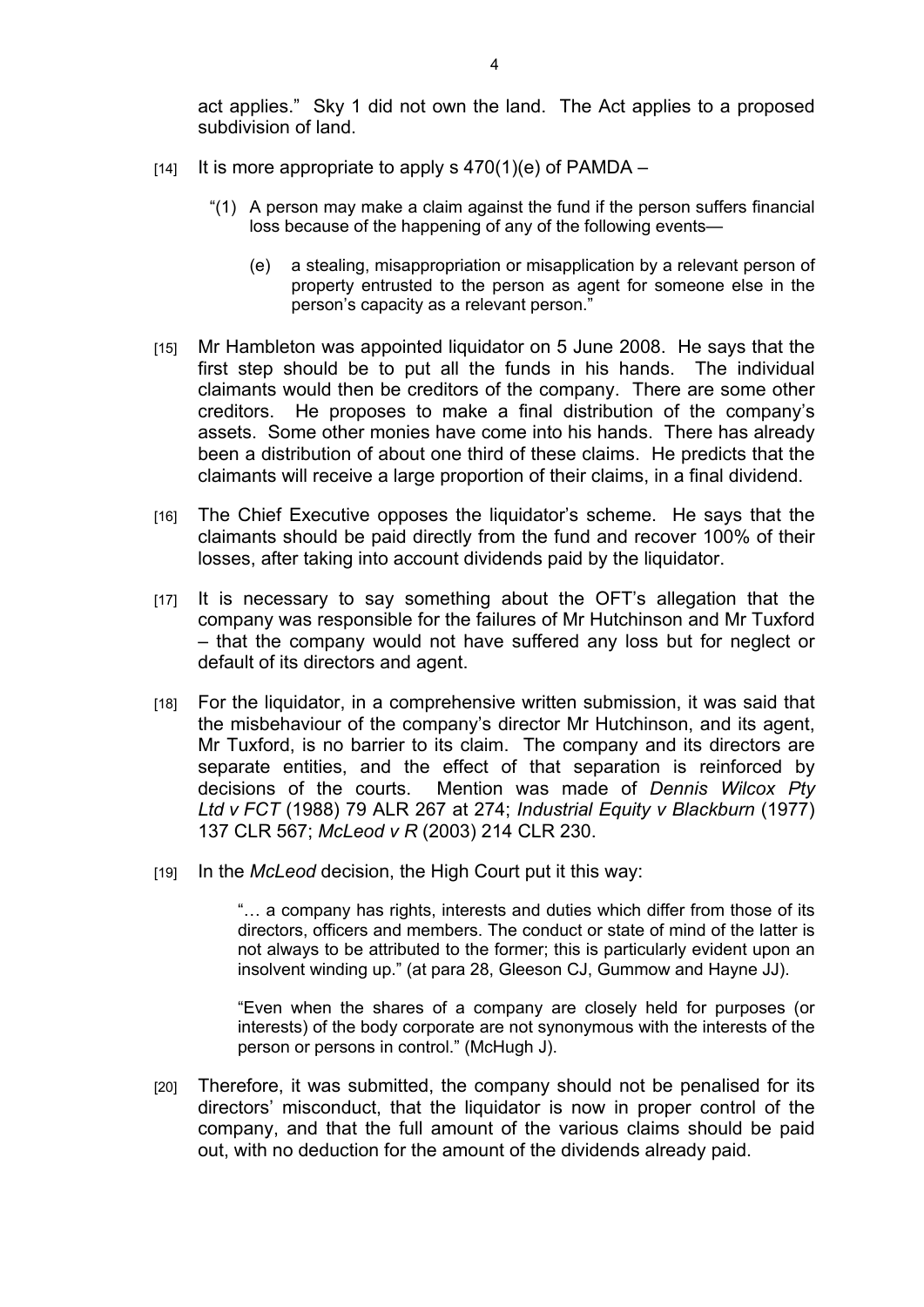- [21] In my opinion, the principal submission for the liquidator should be accepted. (The last submission is unarguable – any dividends must be deducted first). That is, the company and its director and agents are separate entities so that reprehensible conduct by those individuals should not be attributed to the company. That is this case. Sky 5, once under the independent control of the liquidator, and free of the misguided efforts of its directors and agent, is entitled to right the wrongs that have been done to it.
- [22] The liquidator has lodged appropriate claims, it was submitted, and that there was no good reason for OFT refusing to pay them in full. It is said for the company that it suffered financial loss, by not being able to complete its contracts.
- [23] Mr Hambleton has made every effort, to insist that he is the proper claimant of the fund, rather than the individuals who paid deposits. At the same time, it is clear that his claims are based entirely on the amounts paid by the purchasers, and nothing else. For example, see his submission to QCAT, dated 7 April 2011, the form containing a "statement of claim details", and ex 3, a summary of the details of individual purchasers whose deposits were lost.
- [24] The answer to the competing claims is this. It became clear that the company could not complete its undertaking, to sell land to the purchasers. When Land Equity called for settlement of the contracts, and there was no response, it rescinded them. They then became entitled to a refund of their deposits. The consideration for these deposits wholly failed, and they should have been repaid.
- [25] Mr Hambleton is right to say that the disappearance of the deposits was a reason why the contracts could not be completed. It is another thing to claim that the result was a "financial loss" because Sky 5 could not complete the contracts. The deposits had not become the property of Sky 5. A deposit, intended to be held in a trust account, is the beneficial property of the purchaser until settlement. Its disappearance was a financial loss for the purchaser, not Sky 5. Sky 5 was never entitled to the money.
- [26] For the company, it is not so clear what it had lost. The opportunity to settle the contracts was lost, but it is not possible to know the value of that lost opportunity. What costs were involved? What was the real market value of the blocks? In short, what did the company really lose?
- [27] What Sky 5 lost was the opportunity to complete the contracts. That opportunity may have been of some value. We do not know the amount of that loss, if any.
- [28] In the written submissions for the liquidator it is asserted that, "on paper, Sky 1 would have made about \$50,000 per lot, a far more significant sum then the amount claimed to have been misappropriated". If that claim could be proved, then, it might be the foundation for some other claims against the fund. It does not affect the rights of the present claimants.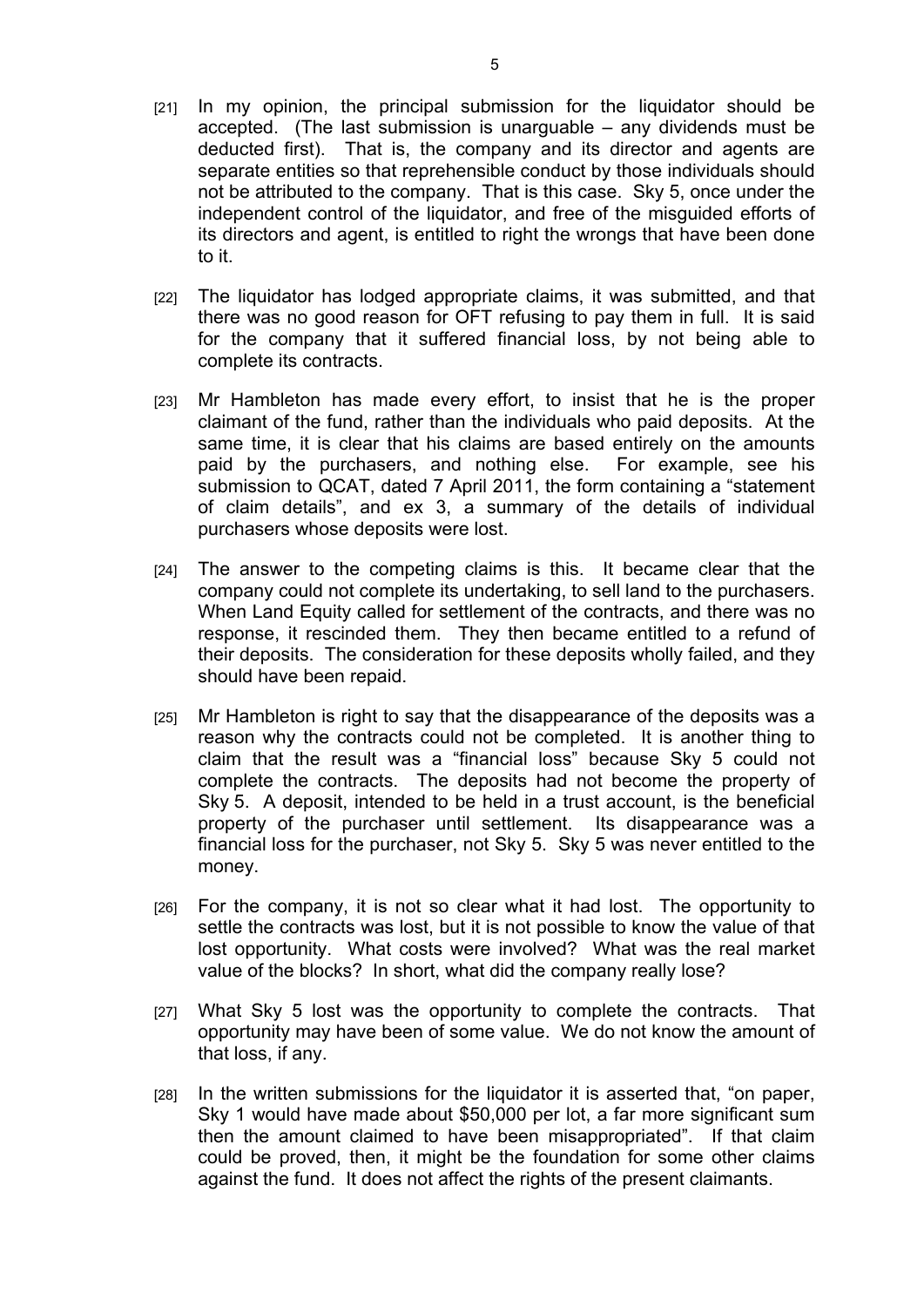- [29] The OFT has been right in asserting that the individual purchasers are entitled to payments from the fund.
- [30] Mr White and Ms Foo are entitled to recover their deposit money from the fund.
- [31] They have been paid a dividend by the liquidator, of \$16,921.50, and that must be taken into account. Their net loss is \$33,078.50.
- [32] There may be issues about further distributions by the liquidator and further recovery for the fund. They can be dealt with, in a further application to QCAT.
- [33] Section 492(5) of PAMDA says, "Interest is not payable from the fund in relation to a claim allowed against the fund."
- [34] Those words seem clear enough. However there are decided cases which show that there may be exceptions, where a claim is for a lost opportunity, to use the funds. In that case, it is said, the claim is really a claim for damages, and so outside the apparent prohibition.
- [35] See the decisions in *Hungerford v Walker* (1989) 171 CLR 125 (High Court), *Chief Executive, Department of Tourism, Racing & Fair Trading v Hunter* [2002] QDC 272 (District Court), *Gettens v XFar Homes Pty Ltd* [2012] QCAT 150 and *Ryan v Ferrantino* [2010] QCAT 495. See also Judge McGill's decision in *Bieto v Triline Australia Pty Ltd (No 2)* [2003] QDC 307.
- [36] As that last decision shows, there should be evidence of the loss that has been suffered, by the unavailability of the money.
- [37] In the present proceedings, the various purchasers have not been active parties in the appeal. Any possible issues about interest as damages have not been dealt with.
- [38] It should be recorded that Mr Hambleton has done much good work for the benefit of many unfortunate purchasers who lost their deposits. Without his assistance, it is likely that some would not have recovered anything.
- [39] These are the orders of the Tribunal:
	- (a) The appeal is dismissed.
	- (b) The orders made by this Tribunal on 14 November 2011 are affirmed.
	- (c) To the extent necessary the time limit fixed for making a claim by Scott White and Agnes Foo under the *Property Agents and Motor Dealers Act 2000* is extended.
	- (d) Pursuant to s 530 of the *Property Agents and Motor Dealers Act 2000*, the Chief Executive of the Department of Employment, Economic Development and Innovation must pay to Scott White and Agnes Foo the sum of \$33,078.50.